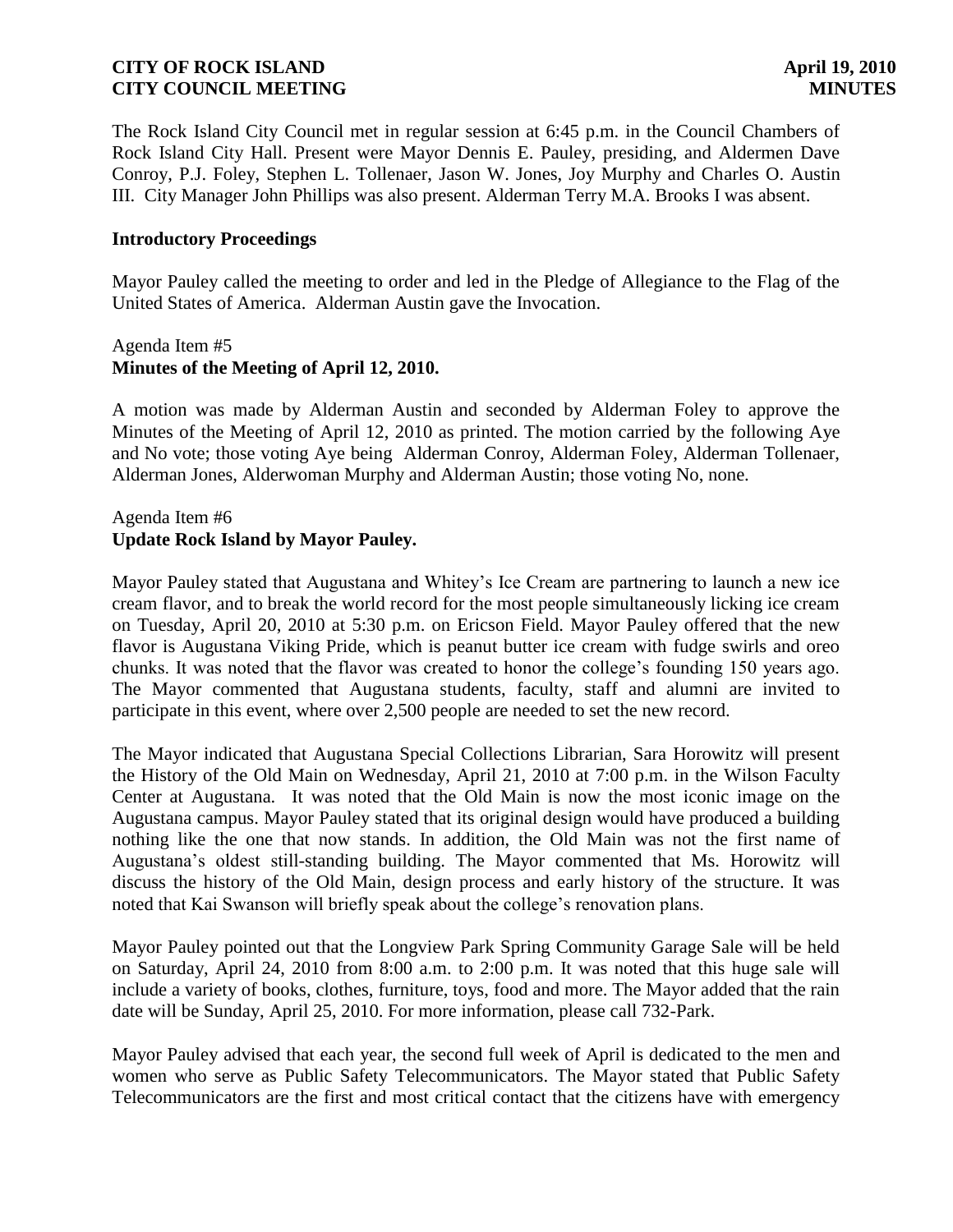services and are a vital link to the emergency responders. It was noted that the City of Rock Island has 12 Telecommunicators who answer approximately 34,000 emergency (911) calls annually. Mayor Pauley stated that these dedicated professionals also handle about 150,000 nonemergency calls for service for Police, Fire and EMS.

The Mayor congratulated Jumer's Casino and Hotel on having the most successful revenue month ever in the month of March. It was noted that the state gaming reports show that Jumer's had \$6.95 million in adjusted gross receipts last month, which topped the Isle of Capri Bettendorf by \$247,000.00.

Mayor Pauley stated that the City of Rock Island will host the Next Generation Consulting Workshop on April 22, 2010. It was noted that Marti who is with Next Generation Consulting will offer innovative, practical and often simple applications to achieve results in attracting new patrons. The Mayor stated that Next Generation Consulting has led the only multi-year research dedicated to the issue of attracting, engaging and retaining younger patrons (ages 20 to 40) to the arts and cultural activities. To register, please visit [www.nextaudiences.com.](http://www.nextaudiences.com/)

Agenda Item #7 **Proclamation declaring April 30, 2010 as Arbor Day.**

Mayor Pauley read the Proclamation declaring April 30, 2010 as Arbor Day.

# Agenda Item #8 **Proclamation declaring Saturday, May 1 and Sunday May 2, 2010 as Sauk and Meskwaki Days.**

Mayor Pauley read the Proclamation declaring Saturday, May 1 and Sunday, May 2, 2010 as Sauk and Meskwaki Days. Ms. Virginia Payton accepted the Proclamation.

Ms. Payton thanked the Mayor and Council for the Proclamation and invited everyone to come to the two day event at the Blackhawk State Historic Site. Ms. Payton stated that parking will not be an issue for the event. Buses will shuttle people from the Watch Tower Plaza on  $11<sup>th</sup>$  Street to the event.

Mayor Pauley stated that on Saturday, there will be a lot of good entertainment including dancing and drumming, and the elaborate dedication ceremony will be held on Sunday at 10:00 a.m.

#### Agenda Item #9

# **Proclamation declaring the month of May as Motorcycle Awareness Month.**

Mayor Pauley read the Proclamation declaring the month of May as Motorcycle Awareness Month.

Mr. Troy Tallman, Vice President of Blackhawk Chapter of A.B.A.T.E. accepted the Proclamation. Mr. Tallman thanked the Mayor and Council for the Proclamation and for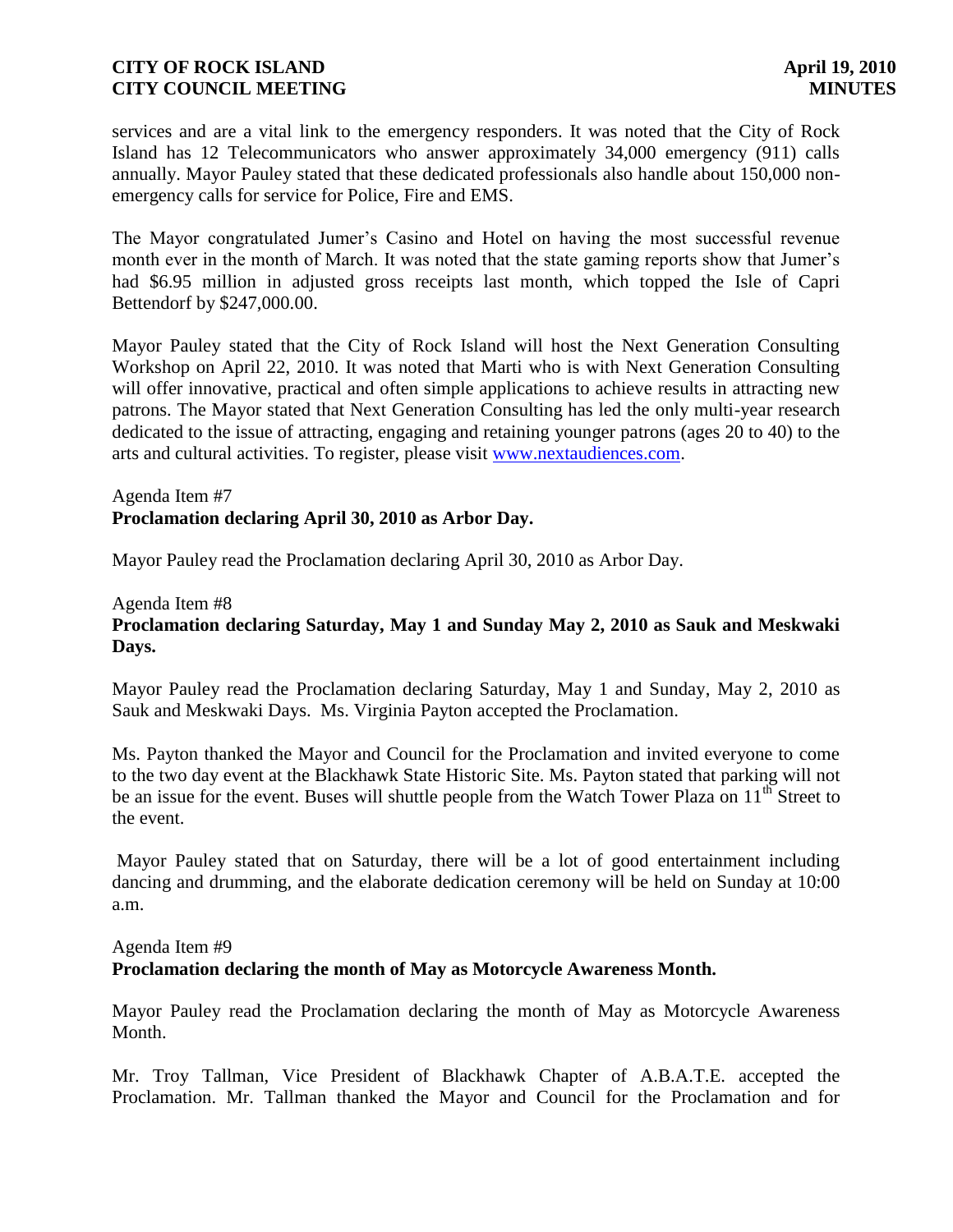recognizing that motorcyclists are a large part of the community. Mr. Tallman invited the Mayor and Council to the opening ceremony at the Rock Island County Fairgrounds on Saturday, May 1, 2010.

# Agenda Item #10 **CLAIMS**

It was moved by Alderman Austin, seconded by Alderman Foley to accept the following reports and authorize payment as recommended. The motion carried by the following Aye and No vote: those voting Aye being Alderman Conroy, Alderman Foley, Alderman Tollenaer, Alderman Jones, Alderwoman Murphy and Alderman Austin; those voting No, none.

- a. Report from the Public Works Department regarding payment in the amount of \$3,500.00 to Lovewell Fencing, Inc. for guardrail repair on  $6<sup>th</sup>$  Avenue and 38<sup>th</sup> Street east of Augustana College. (100)
- b. Report from the Public Works Department regarding payment in the amount of \$5,239.00 to Schebler Heating and Air for the replacement of an office heat pump system. (102)
- c. Report from the Public Works Department regarding payment in the amount of \$3,039.97 to Langman Construction for services provided for the 2009 Sewer Lateral Repair Program at  $3008 \, 30^{th}$  Street. (106)
- d. Report from the Public Works Department regarding payment in the amount of \$3,495.39 to Langman Construction for services provided for the 2009 Water Service Repair Program at  $1825\,38^{th}$  Street. (107)
- e. Report from the Public Works Department regarding payment in the amount of \$2,920.50 to DrinkerBiddle&Reath for professional services for the Pretreatment Program-NPDES Permit. (108)
- f. Report from the Public Works Department regarding payment #11 in the amount of \$211,170.89 to Williams/Valley Construction Management for services provided for the Schwiebert Riverfront Park Bid Release 2 project. (109)
- g. Report from the Public Works Department regarding payment in the amount of \$50,482.13 to the Treasurer of the State of Illinois for the City's share of the Blackhawk Road Widening of  $24<sup>th</sup>$  to  $34<sup>th</sup>$  Street project. (110)

# Agenda Item #11

# **Claims for the week of April 9 through April 15 in the amount of \$556,730.19.**

Alderwoman Murphy moved and Alderman Conroy seconded to allow the claims. The motion carried by the following Aye and No vote: those voting Aye being Alderman Conroy, Alderman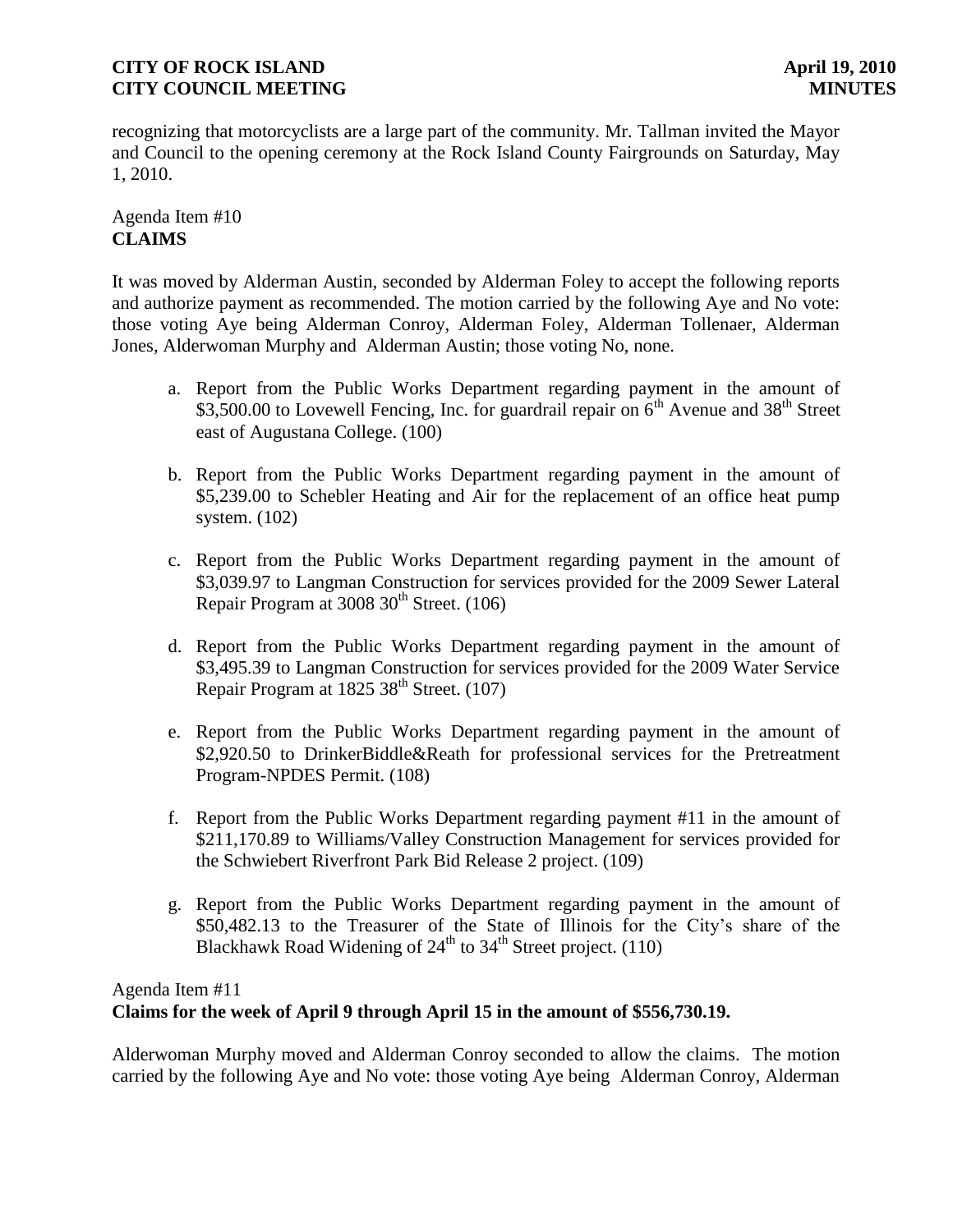Foley, Alderman Tollenaer, Alderman Jones, Alderwoman Murphy and Alderman Austin; those voting No, none.

Agenda Item #12

**Report from the Public Works Department regarding a proposal from General Constructors, Inc. for construction management services related to the new Municipal Services Garage.**

It was moved by Alderwoman Murphy, seconded by Alderman Jones to approve the proposal as recommended and authorize the City Manager to execute the contract documents.

Discussion followed with Alderman Conroy inquiring as to whether this was put out for bid and how are the contactors selected.

Public Works Director Bob Hawes stated that the contractor is selected through an RFP process similar to a consulting firm. Mr. Hawes added that this is expanding General Constructor's contract.

After discussion, the motion carried by the following Aye and No vote: those voting Aye being Alderman Conroy, Alderman Foley, Alderman Tollenaer, Alderman Jones, Alderwoman Murphy and Alderman Austin; those voting No, none.

Agenda Item #13

**Report from the Public Works Department regarding the 2009/2010 Tree Trimming/Removal contract with Turkle's Tree Service, recommending an extension of the contract in the amount of \$18,695.00.**

Alderman Jones moved and Alderman Foley seconded to approve the extension of the contract as recommended. The motion carried by the following Aye and No vote: those voting Aye being Alderman Conroy, Alderman Foley, Alderman Tollenaer, Alderman Jones, Alderwoman Murphy and Alderman Austin; those voting No, none.

Agenda Item #14

**Report from the Administrative Services Department regarding the Liability Insurance Program for 2010/2011, recommending approval of the self-insurance package and brokerage fees, and recommending payment in the amount of \$322,508.00 to Cleveland Insurance for insurance renewals and brokerage fees and payment in the amount of 25,815.00 to Crawford and Company for third party administration services.**

It was moved by Alderman Foley, seconded by Alderwoman Murphy to approve the selfinsurance package, insurance renewals and brokerage fees as recommended and authorize payments. The motion carried by the following Aye and No vote: those voting Aye being Alderman Conroy, Alderman Foley, Alderman Tollenaer, Alderman Jones, Alderwoman Murphy and Alderman Austin; those voting No, none.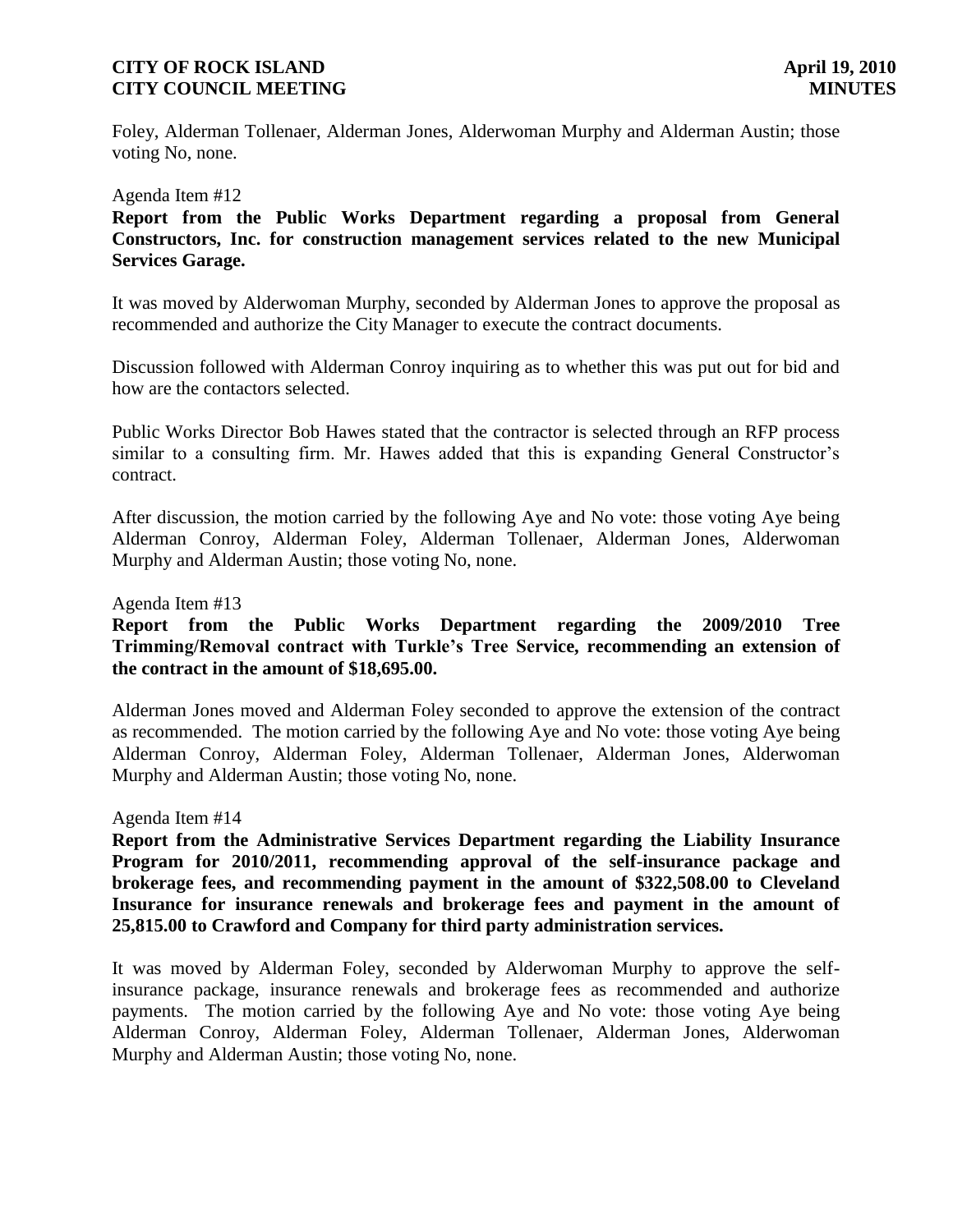#### Agenda Item #15

**Report from the Fire Department regarding the reorganization of the Fire Department, recommending changing the Fiscal Year 2010/2011 Fire budgeted staffing levels from 11 Lieutenants to eight (8) Lieutenants and 38 Firefighters to 41 Firefighters.** 

Note: Agenda Item #15 was deferred from the April 12, 2010 Council Meeting.

Alderman Tollenaer moved and Alderman Austin seconded to approve the changes as recommended and authorize implementation of this change through attrition.

Discussion followed. Alderman Jones inquired upon Fire Chief Doug Vroman that in regards to Station 34, whether or not there would be a company officer going out on a medical situation (call) as per usual for the other stations.

Fire Chief Vroman stated that the First Response vehicle out of that station would not have an officer on it. In addition, First Response vehicles out of the other stations are manned with company officers.

Alderman Jones inquired as to whether the Chief had any concerns in regards to citizens that are serviced by Station 34 not receiving the same services as citizens being serviced by the other stations.

Chief Vroman stated that he did not have any concerns because on a medical call, the paramedics are in charge of the call and the patient. There would be no negative impact on patient care.

Alderman Austin inquired as to how often Ambulance 31 would be the only entity responding to a call out of Station 31 when they are not followed up by an engine.

Chief Vroman stated that a general dispatch and EMS call is an ambulance and First Response vehicle.

Council further discussed Station 34.

Alderman Conroy stated that he is supporting Chief Vroman and his decision. Alderman Conroy added that Fire Chief Vroman has done a great job. Alderman Conroy stated that Chief Vroman has made this decision on how to run his department and Alderman Conroy didn't think the Chief would do anything to jeopardize the citizens in the City of Rock Island.

After discussion, the motion carried by the following Aye and No vote: those voting Aye being Alderman Conroy, Alderman Foley, Alderman Tollenaer, Alderman Jones, Alderwoman Murphy and Alderman Austin; those voting No, none.

Agenda Item #16

**Report from the Community and Economic Development Department regarding a proposal from Quad City Arts for the 2010 Metro Arts Summer Youth Employment**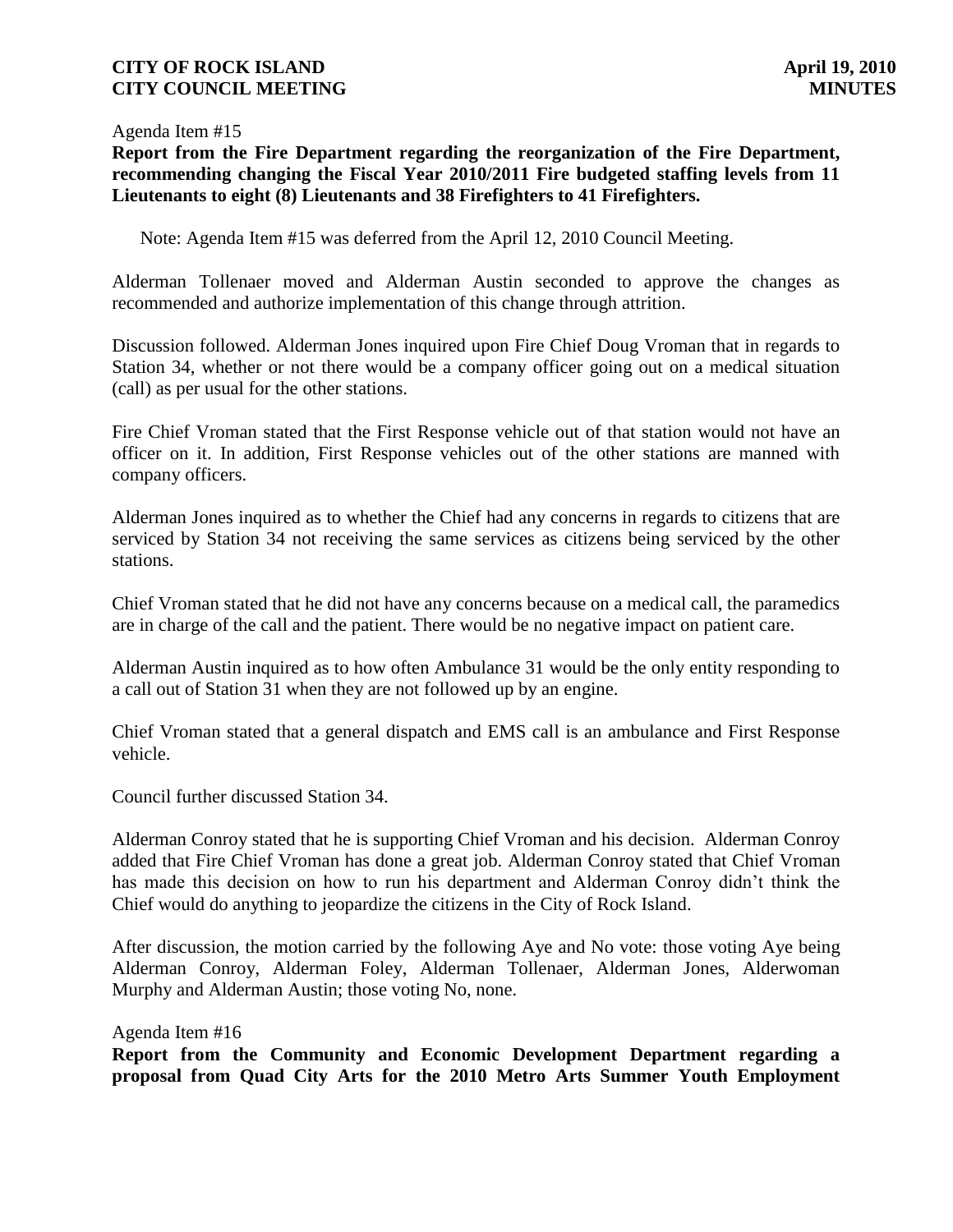#### **Program for the creation of a series of small sculpture pieces to be placed in planter boxes in Arts Alley**.

It was moved by Alderwoman Murphy, seconded by Alderman Foley to approve the proposal as recommended and authorize support of the program in the amount of \$10,000.00.

Discussion followed. Alderman Conroy stated that he would like to see this organization in the future go through the program that sets aside \$50,000.00 to help support different programs throughout the City. Alderman Conroy stated that he would support this item this time.

Alderman Austin commented that this organization has broadened their base of support.

After discussion, the motion carried by the following Aye and No vote: those voting Aye being Alderman Conroy, Alderman Foley, Alderman Tollenaer, Alderman Jones, Alderwoman Murphy and Alderman Austin; those voting No, none.

#### Agenda Item #17

**Report from the Community and Economic Development Department regarding a request from Ramona and Dan Ballard to vacate a segment of a 20' by 40' unimproved area of public right-of-way adjacent to an improved north/south alley located at 2513 12th Street.**

Alderwoman Murphy moved and Alderman Austin seconded to approve the request as recommended and refer to the City Attorney for an Ordinance.

Discussion followed. Alderwoman Murphy inquired as to what costs are involved in regards to the vacation.

Planning and Redevelopment Administrator Alan Carmen stated that the cost would be the recording of the ordinance at the courthouse, which is approximately \$33.00 and it is handled through the City Clerk's Office.

Alderwoman Murphy inquired as to whether the individuals requesting the vacation of the property could pay for it.

Mr. Carmen responded yes.

The amendment to the motion reads as follows:

It was moved by Alderwoman Murphy and seconded by Alderman Conroy to direct the Ballard's to pay for the cost of recording the Ordinance. The motion carried by the following Aye and No vote: those voting Aye being Alderman Conroy, Alderman Foley, Alderman Tollenaer, Alderman Jones, Alderwoman Murphy and Alderman Austin; those voting No, none.

The main motion reads as follows: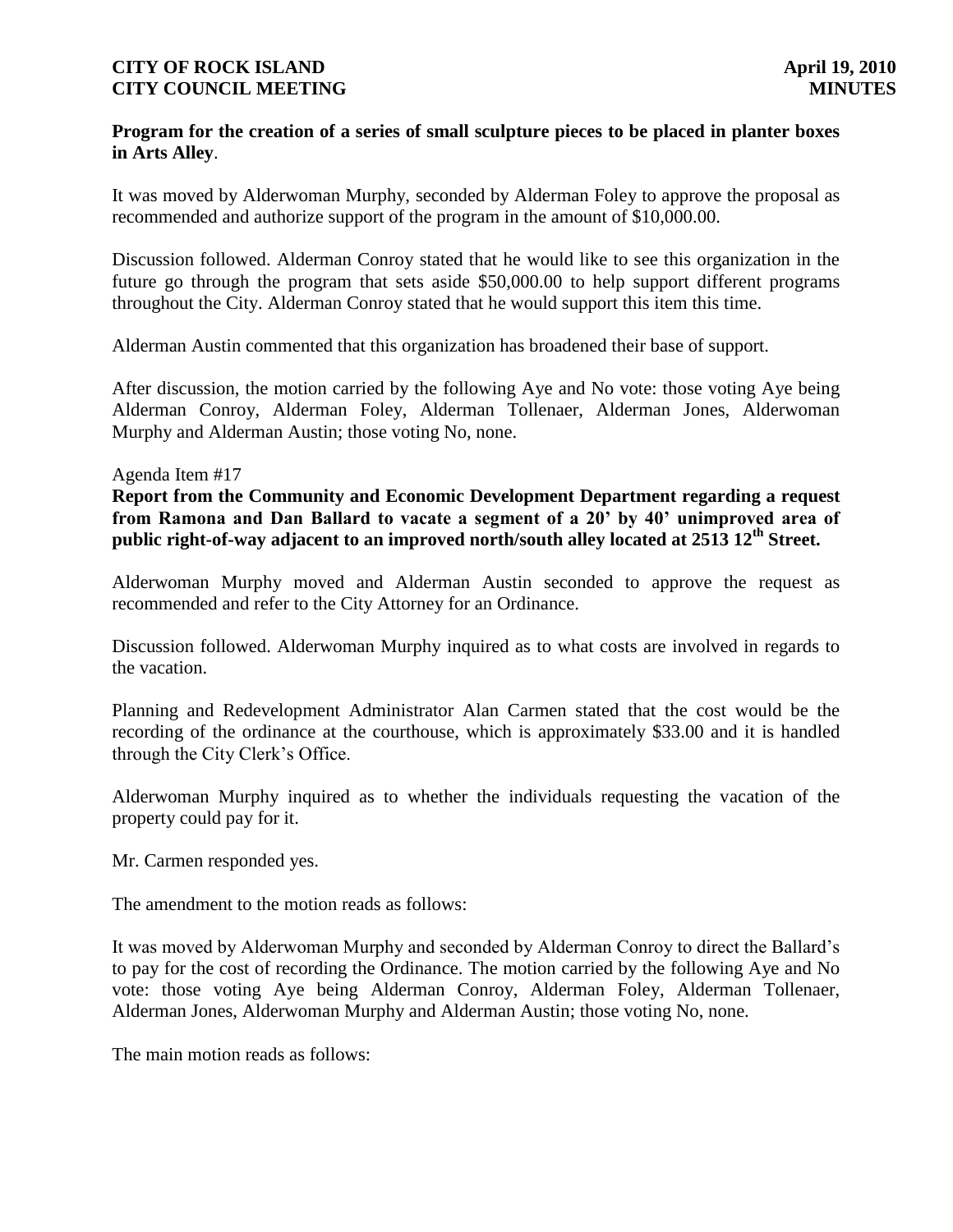Alderwoman Murphy moved and Alderman Austin seconded to approve the request as recommended and refer to the City Attorney for an Ordinance and direct the Ballard's to pay for the cost of recording the Ordinance. The motion carried by the following Aye and No vote: those voting Aye being Alderman Conroy, Alderman Foley, Alderman Tollenaer, Alderman Jones, Alderwoman Murphy and Alderman Austin; those voting No, none.

#### Agenda Item #18

## **A Resolution regarding an application for a Community Development Block Grant Disaster Recovery 1771 Program.**

Note: Agenda Item #18 was omitted from the Agenda.

## Agenda Item #19 **Items from the City Manager's Memorandum Packet.**

City Manager John Phillips pointed out that on Monday, May 3, 2010 at 10:30 a.m. in Council Chambers, the City will have the swearing in ceremony for the next Police Chief, Scott Harris.

 City Manager John Phillips made reference to information included in the memo packet regarding a project status update of all of the City's capital projects.

 Mr. Phillips commented that the City was unsuccessful in obtaining the Boater Infrastructure grant for the transient boat dock at Schwiebert Riverfront Park. It was noted that this was a \$1.5 million dollar application. Mr. Phillips further discussed this issue.

Mr. Phillips made reference to information included in the memo packet regarding Quad City First regarding their Public First Input Meeting concerning the work they are doing in regards to creating a more regional economy.

Alderman Conroy commented that on Saturday, April 24, 2010, the Ride with Kelly event (charity motorcycle ride) will begin and end at Kavanaugh's Hilltop Tavern.

Alderwoman Murphy stated that May is Stroke Awareness Month. It was noted that every year, 40,000 people are disabled from a stroke. Alderwoman Murphy encouraged everyone to visit [www.stroke.org,](http://www.stroke.org/) which lists the warning signs of a stroke.

Alderwoman Murphy stated that the Keystone Neighborhood Association will hold their Pancake Breakfast on Saturday, May 1, 2010 from 8:00 a.m. to 9:15 a.m. at St. John's Lutheran Church at 4501  $7<sup>th</sup>$  Avenue. A donation of \$5.00 is appreciated. Alderwoman Murphy added that after the breakfast, there will be a Garden Workshop, which will include topics on lawn care and the care of shade plants.

Alderwoman Murphy reminded everyone to Shop Rock Island. Alderwoman Murphy stated that Aunt Bea's Café is located at 2429 9<sup>th</sup> Street. Alderwoman Murphy commented that Aunt Bea's Café specializes in Southern home cooking and soul food. It was noted that Aunt Bea's offers a